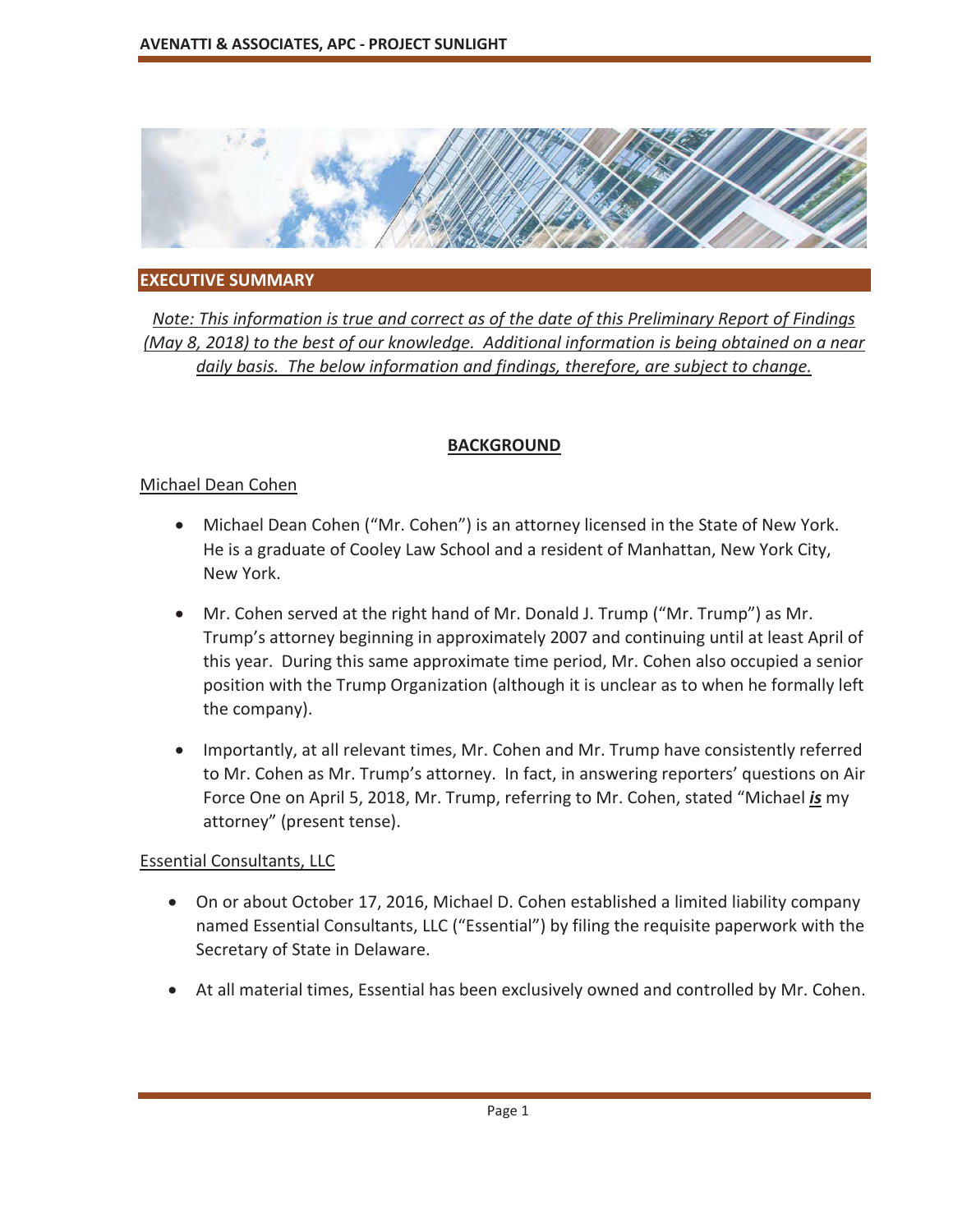## **FIRST REPUBLIC BANK**

## Establishment of Essential Consultants Bank Account at First Republic Bank

- First Republic Bank ("First Republic") is a financial institution offering private banking, private business banking, and private wealth management, including investment, trust, and brokerage services.
- In October 2016, less than one month before the 2016 Presidential Election, Mr. Cohen established a new business account at a First Republic Bank branch ("First Republic") located in Manhattan, New York City, New York.
- In connection with the establishment of that account, Mr. Cohen was required to make certain representations to First Republic regarding Essential's business as part of First Republic's Know Your Customer ("KYC") anti-money laundering protocol.
- In order to establish the account, Mr. Cohen subsequently submitted information claiming, among other things, the following:
	- (a) Essential is a real estate consulting company that collects fees for investment consulting work;
	- (b) The company's typical clients are U.S.-based high net worth individuals;
	- (c) The company's primary source of funds will be derived from within the U.S. or a U.S.-based company;
	- (d) The company expected one (1) to twenty (20) incoming domestic only wires totaling \$1,000 to \$10,000 each month for consulting fees, and one (1) to twenty (20) ACH credits and electronic transfers totaling \$1,000 to \$10,000 each month;
	- (e) No outgoing wire transfers and debits related to ACH or electronic transfers were expected; and
	- (f) Receipts of the business would be internally transferred to Mr. Cohen's personal account at First Republic Bank.
- As set forth below, the above representations made to the bank were false when made and continued to be false at all material times based on the activity occurring in the account. *This likely constitutes bank fraud.*
- Following the submission of the required information by Mr. Cohen, First Republic opened a business account for Essential bearing account number 8000600XXXX.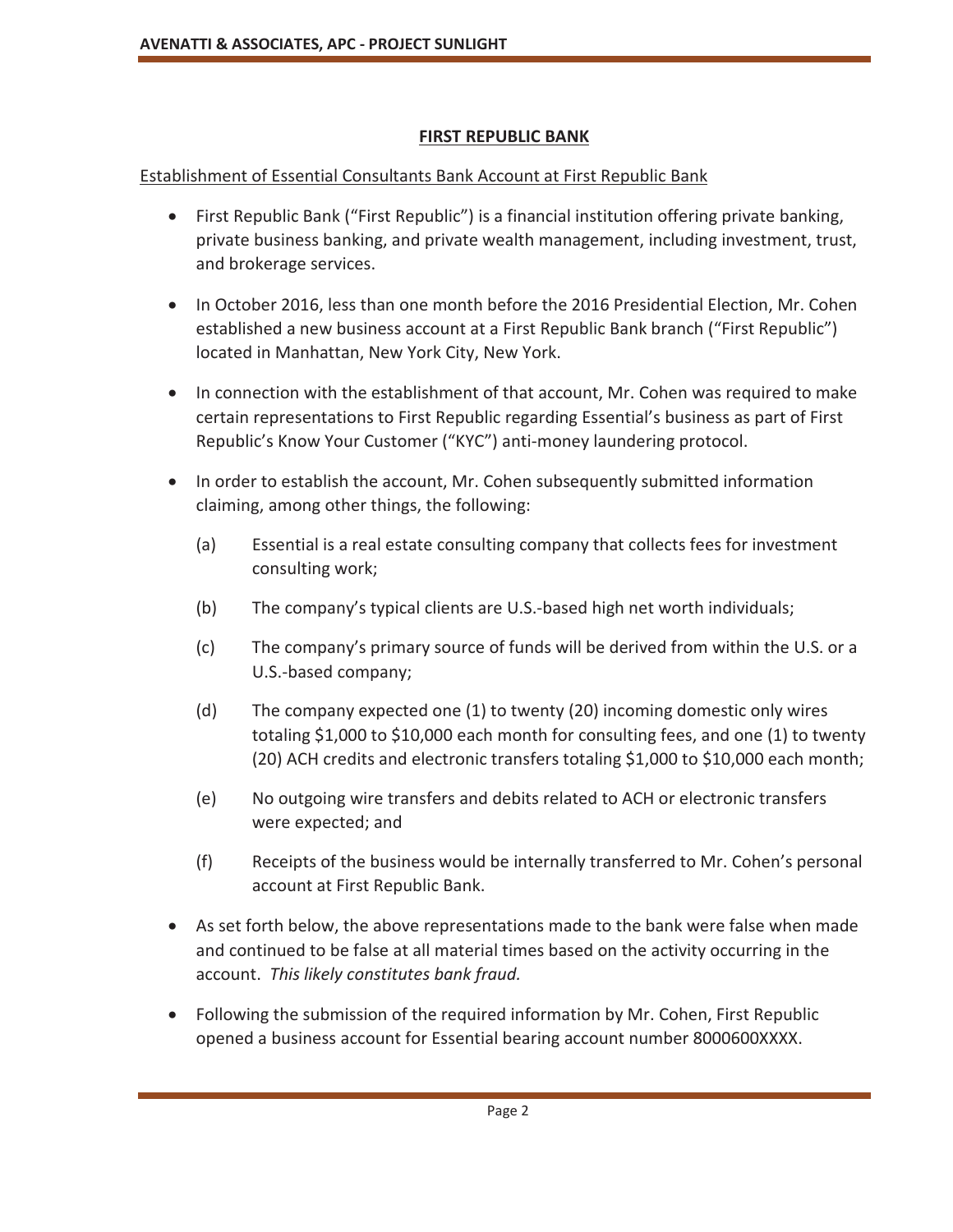## The Payment to Stephanie Clifford (aka Stormy Daniels) and Subsequent Reimbursement

- On October 27, 2016 Mr. Cohen caused a wire of \$130,000 from Essential Consultants' account at First Republic Bank to be sent to an Attorney-Client Trust Account of Keith M. Davidson & Associates at City National Bank located in California. The wire originated from First Republic Bank's operations located in California. *Note: this fact may provide the State of California with jurisdiction over possible state criminal charges associated with this payment.*
- Mr. Cohen has previously claimed that the source of funds from the \$130,000 payment was a home equity line of credit advance conducted on October 26, 2016. This has yet to be confirmed. *However, as detailed below, within approximately 75 days of the payment to Ms. Clifford, Mr. Viktor Vekselberg, a Russian Oligarch with close ties to Russian President Vladimir Putin, caused substantial funds to be deposited into the bank account from which Mr. Cohen made the payment. It appears that these funds may have replenished the account following the payment to Ms. Clifford.*

## Additional Possible Fraudulent and Illegal Financial Transactions

- From October 2016 through January 2018, Mr. Cohen used his First Republic account to engage in suspicious financial transactions totaling \$4,425,033.46.
- Chief among these suspicious financial transactions are approximately \$500,000 in payments received from Mr. Viktor Vekselberg, a Russian Oligarch with an estimated net worth of nearly \$13 Billion. Mr. Vekselberg and his cousin Mr. Andrew Intrater routed eight payments to Mr. Cohen through a company named Columbus Nova LLC ("Columbus") beginning in January 2017 and continuing until at least August 2017.
- Columbus Nova is a private equity firm founded in 2000 with over \$2 billion in assets. Mr. Intrater is the CEO of Columbus Nova. Columbus Nova is the U.S. investment vehicle for Renova Group, a multi-national company controlled by Mr. Vekselberg. Renova group holds investments in various interests, including mining, oil, and telecommunications.
- x *Mr. Cohen inexplicably accepted these payments while he was the personal attorney to the President and holding himself out at times as employed by the Trump Organization (with few other clients). This was occurring at the same time significant questions were being raised relating to (a) the involvement of Russia and Vladimir Putin in the 2016 Presidential Election and (b) the extent of the relationship between Mr. Putin and Mr. Trump.*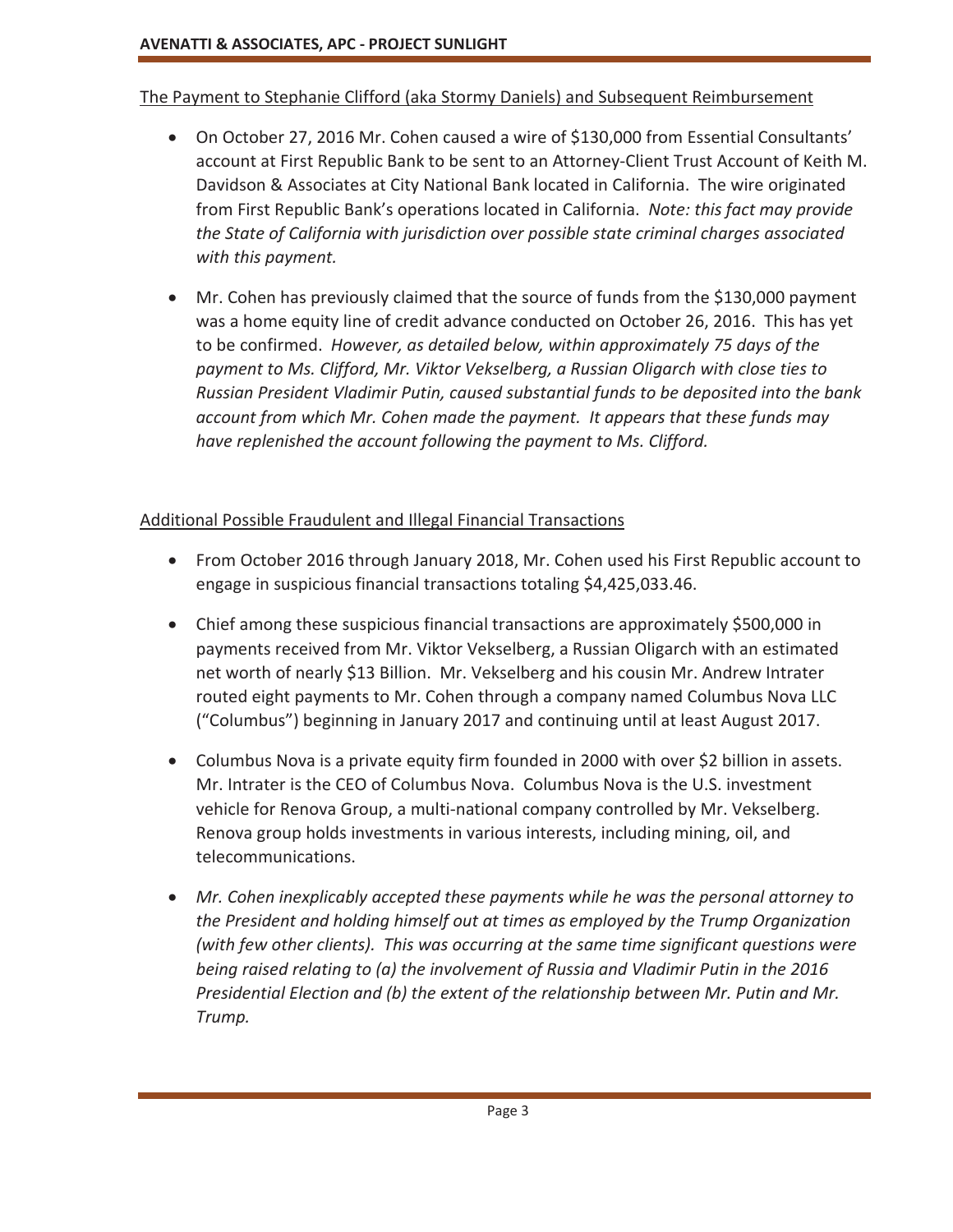- Also included in these suspicious financial transactions are four payments in late 2017 and early 2018 totaling \$399,920 made by global pharmaceutical giant Novartis directly to Essential in four separate transactions of \$99,980 each (just below \$100,000). Following these payments, reports surfaced that Mr. Trump took a dinner meeting with the incoming CEO of Novartis before Mr. Trump's speech at the World Economic Forum in Davos, Switzerland in late January 2018. https://www.fiercepharma.com/pharma/during-davos-trip-trump-takes-meetingnovartis-bayer-ceos-and-other-execs.
- In addition, Essential received \$200,000 in four separate payments of \$50,000 in late 2017 and early 2018 from AT&T.
- Essential also received a \$150,000 payment in November 2017 from Korea Aerospace Industries LTD.
- The details of the above referenced payments and others are as follows:

# *Monies Received from Columbus Nova LLC*

*(controlled by Viktor Vekselberg and his cousin Andrew Intrater)* 

• Approximately \$500,000 over eight transactions from January to August 2017

*Monies Received from Korea Aerospace Industries LTD* 

 $\bullet$  November 27, 2017 - \$150,000

*Monies Received from Novartis Investments SARL (Wire Transfers originating from UBS Switzerland)* 

- October 5, 2017 \$99,980
- November 3, 2017 \$99,980
- $\bullet$  December 1, 2017 \$99,980
- $\bullet$  January 5, 2018 \$99,980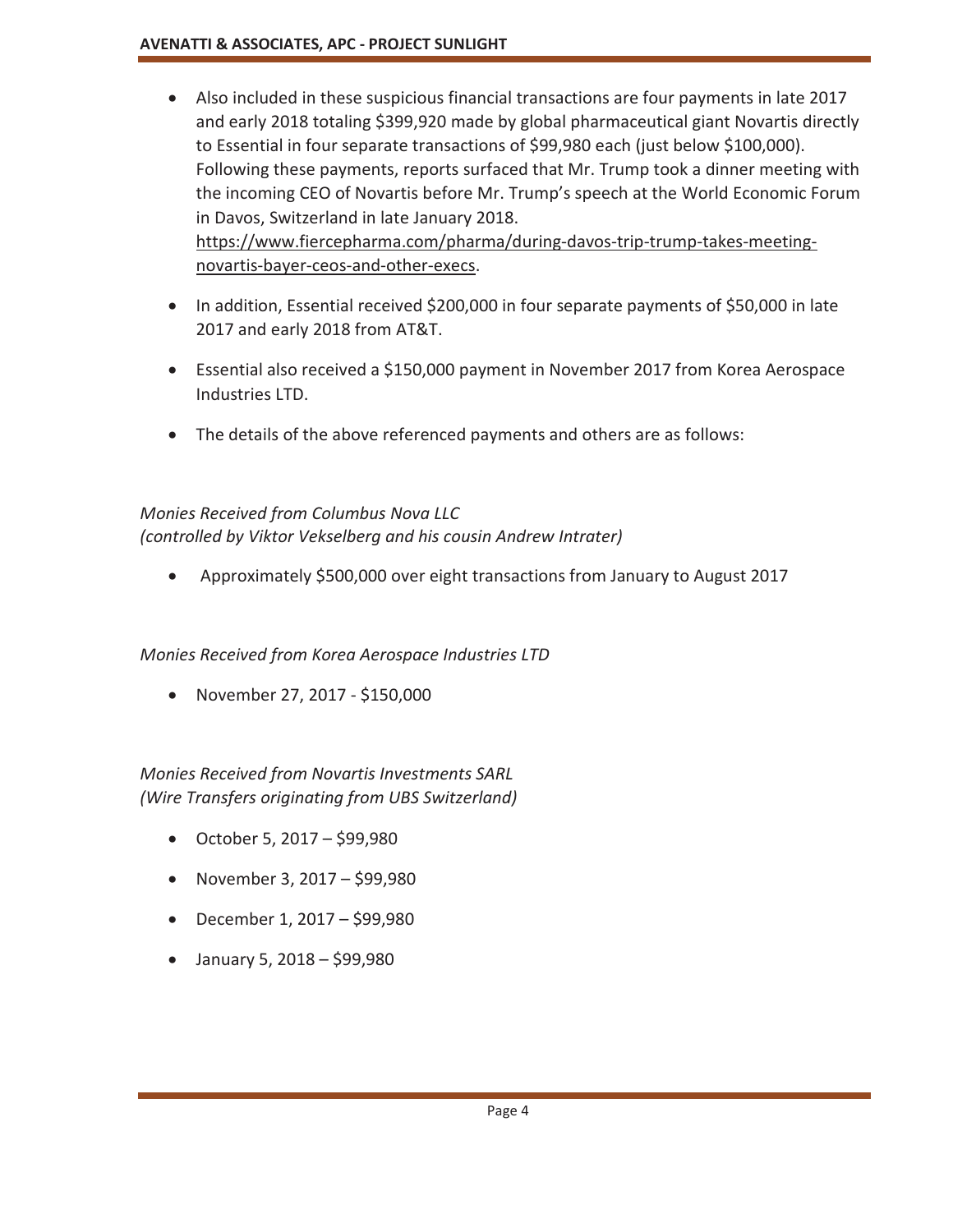*Monies Received from AT&T* 

- October 3, 2017 \$50,000
- November 7, 2017 \$50,000
- December 5, 2017 \$50,000
- $\bullet$  January 3, 2018 \$50,000

#### *Monies Received by Michael Cohen from Elliott Broidy*

• As detailed below, Mr. Cohen (through Essential and/or Michael D. Cohen & Associates) received at least \$187,500 from Mr. Elliott Broidy that originated from an account held in Mr. Broidy's name at Bank of America. The business purpose of these payments is unclear.

### **CITY NATIONAL BANK**

## Transactions Involving Elliott Broidy, Keith Davidson, Real Estate Attorneys' Group, and Essential Consultants, LLC / Michael Cohen

- x Keith M. Davidson & Associates, APLC is a law firm located in Beverly Hills, California. The firm is owned by attorney Keith Davidson. The firm maintains three accounts at City National Bank ("CNB") and the banking relationship began in May 2011.
- Mr. Elliott Broidy
	- Former Deputy National Finance Chairman for the Republican National Committee.
	- Venture capitalist and prominent Republican fundraiser.
	- CEO of Broidy Capital Management.
	- Owner of Circinus, a private security company, which has hundreds of millions of dollars in contracts with foreign nationals.
- Real Estate Attorneys' Group APLC ("REAG") is a firm specializing in the commercial real estate industry.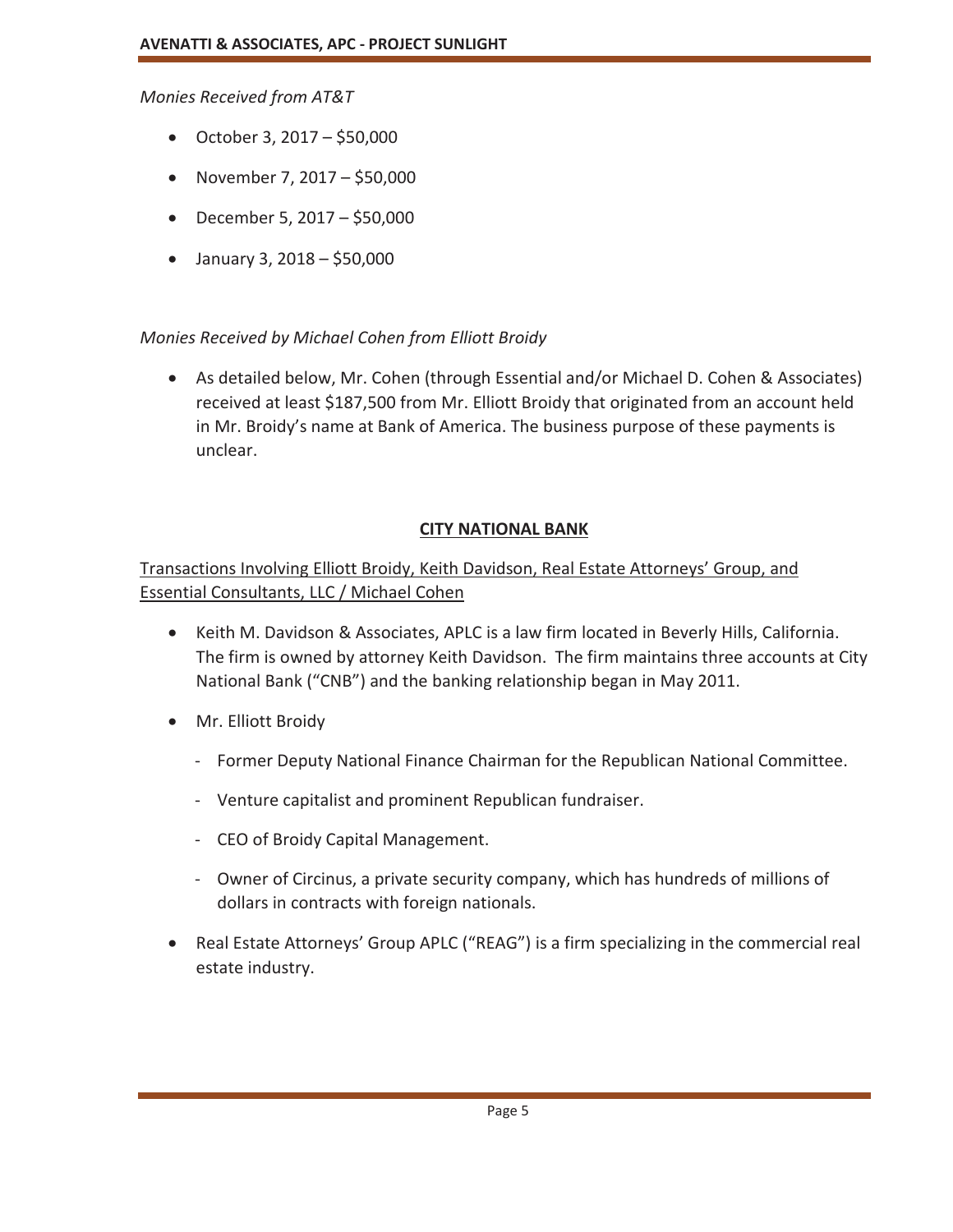### Possible Fraudulent and Illegal Financial Transactions

- October 27, 2016: \$130,000 payment from Essential Consultants, LLC (First Republic Bank) to Keith Davidson & Associates (CNB).
- November 30, 2017: \$200,000 incoming wire from Elliott Broidy (Bank of America account) into REAG account (CNB)
- x December 5, 2017: \$200,000 internal transfer from REAG to Keith Davidson & Associates
- December 29, 2017: \$62,500 incoming wire from Elliott Broidy (Bank of America) into REAG account (CNB)
- January 2, 2018: \$62,500 outgoing wire from REAG (CNB) to Essential Consultants, LLC (First Republic Bank)
- January 31, 2018: \$62,500 incoming wire from Elliott Broidy (Bank of America) into REAG account (CNB)
- January 31, 2018: \$62,500 outgoing wire from REAG (CNB) to Michael D. Cohen & Associates (First Republic Bank)
- March 1, 2018: \$62,500 incoming wire from Elliott Broidy (Bank of America) into REAG account (CNB)
- March 1, 2018: \$62,500 outgoing wire from REAG (CNB) to Michael D. Cohen & Associates (First Republic Bank)

## **MORGAN STANLEY SMITH BARNEY**

Establishment of Michael Cohen Bank Account at Morgan Stanley Smith Barney

• Mr. Cohen opened two individual accounts at Morgan Stanley Smith Barney

## Possible Fraudulent and Illegal Financial Transactions

- From July 13, 2017 through September 8, 2017, Mr. Cohen deposited three checks in the amounts of \$505,000, \$250,000, and \$250,000 in his Morgan Stanley account.
- Each deposit was remitted from an account held at First Republic Bank in the name of Essential Consultants, LLC.